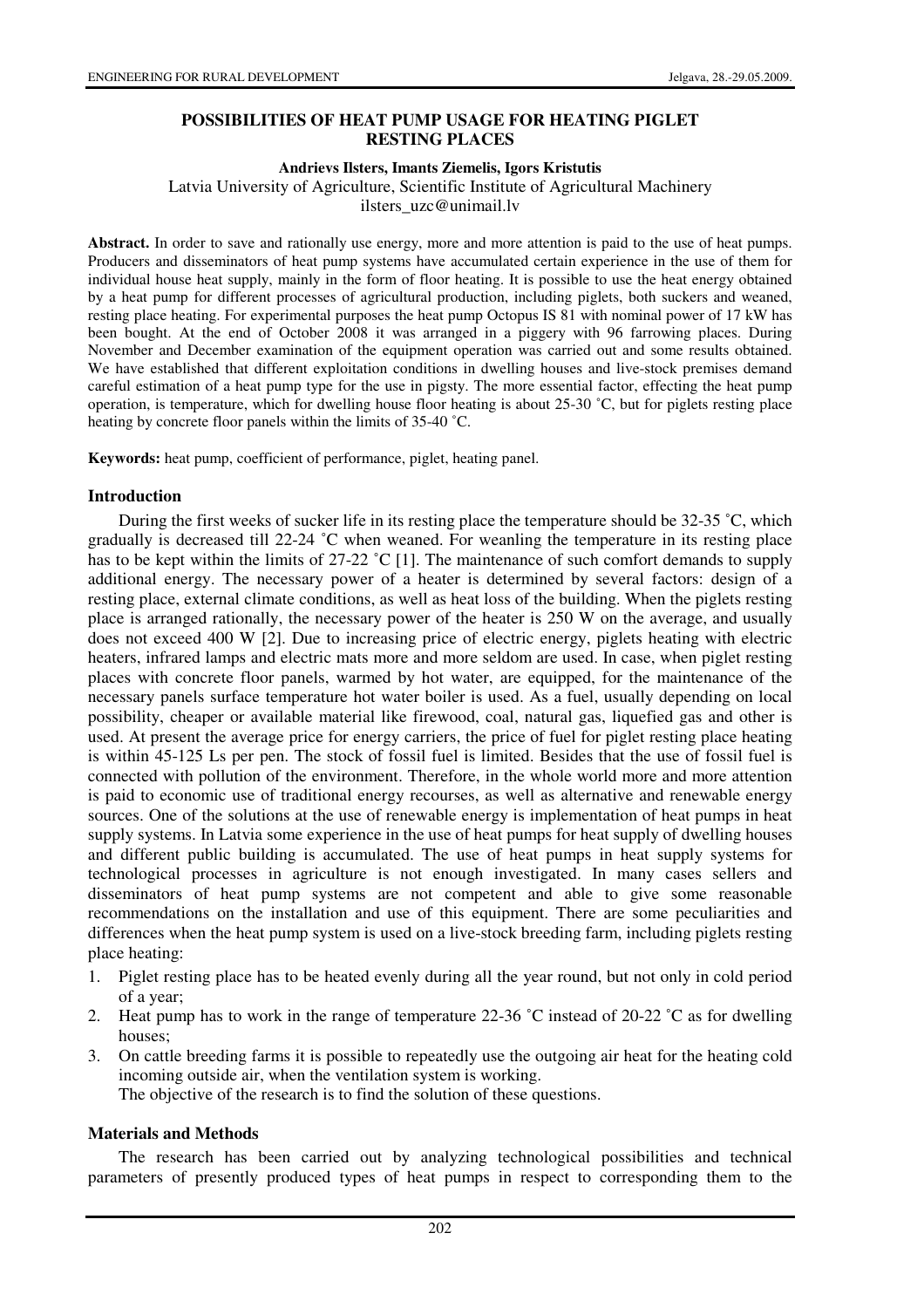requirements defined for the use of piglet resting place heating in pig barns. In the result of the analysis the more suitable type of heat pump for the determined conditions has been chosen and examined at real production condition in a farrowing pigsty, supplied with floor heating by heated concrete panels. During the experimental investigation the following has been registered: temperature of the heat carrier (water) at the start and end of heating loop (HOBO sensors, accuracy 0.02 ˚C), amount of circulated water (water flow meter, accuracy  $0.0001 \text{ m}^3$ ), and amount of energy consumed by the heat pump (2 electric meters, accuracy 0.01 kWh). According to the obtained experimental results, the heat power consumed for piglet resting place heating, as well as power for heat pump operation has been calculated.

The efficiency of heat pump operation is characterized by the energy transfer coefficient or coefficient of performance (COP), that is, the ratio between the amount of heat energy obtained from the heat pump, and work, consumed for heat pump operation, and it can be calculated by formula [3]

$$
K = \frac{Q}{P},\tag{1}
$$

where  $K$  – coefficient of performance;

 $Q$  – amount of obtained heat energy, J;

 *P* – work consumed for heat pump operation, J.

## **Results and discussion**

Considering the application possibilities of different sorts of heat pumps from every point of view (ground heat, water heat, air heat), the preference has been given to the air heat pump with water heating in the secondary loop. The air heat pump COP depends on the outside air temperature and the necessary temperature of the use. The coherence between the COP and the surrounding air temperature is shown in Fig. 1 [4-6].





As it is seen, the COP is higher at positive temperature. It means that comfortable conditions for the use of the heat pump on the average will be 9 months a year. The highest COP would be in summer months. It is relevant favorable difference in comparison with the conditions, when a heat pump is used in dwelling houses mainly in winter months, and the COP is the lowest. In this case additional warming is needed using other heating possibilities.

In order to insure the necessary air change in warmed cattle-breeding premises, a lot of heat energy is lost through the operating ventilation system. The deviation of the warm inside air flow to the outside placed heat pump evaporator, can considerably rise its COP during winter months, so insuring the necessary heating power. For implementation of such a solution, less available is a heat pump with a radiator type evaporator, because of the possibility that the plates of the evaporator are getting choked with dust and other particles existing in the flow of warm inside air. From that point of view less dangerous are heat pumps with passive vertical evaporators. On the base of the analyzed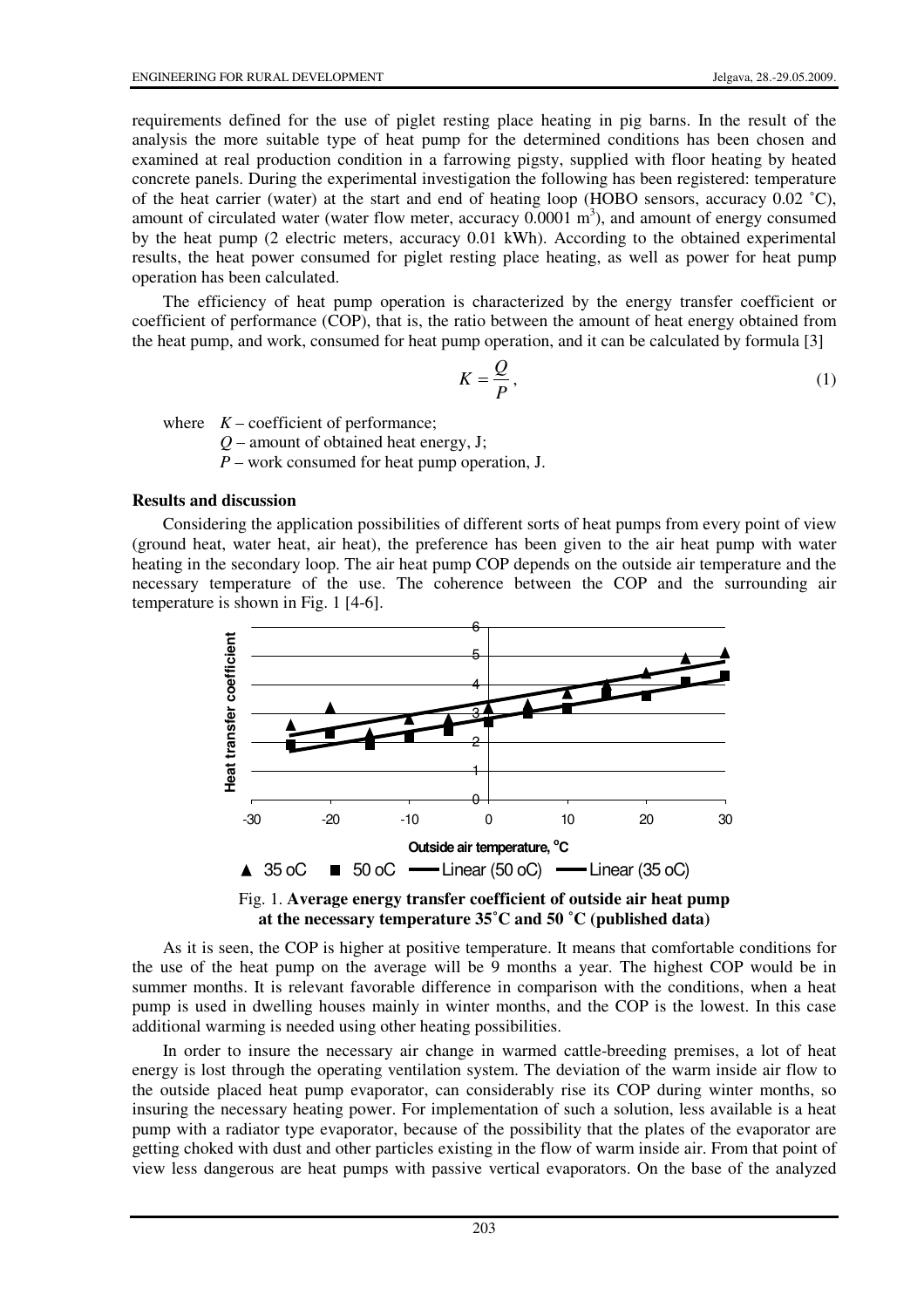results, for practical experiments a heat pump produced by the company OCTOPUS (Sweden) has been chosen. An agreement with a pig farm, where concrete panels floor heating by hot water is already installed, on the experimental investigation of the heat pump has been reached. In one of the piggery sections 96 farrowing pens were arranged. The necessary heating power for one pen is approximately 180 W. It means that the total power necessary for floor heating is about 17 kW. It was stated that for this power the heat pump IS 81 corresponds best. The technical characteristic of the heat pump is given in Table 1.

Table 1

| <b>Parameters</b>                               | <b>Unity of</b><br>measure | Value          |
|-------------------------------------------------|----------------------------|----------------|
| Evaporators – vertical radiators                | number                     | $\mathfrak{D}$ |
| Heat carrier $-$ R290 (propane)                 |                            |                |
| Power of Scrol type compressor                  | kW                         |                |
| Operational pressure of the compressor, min/max | bar/bar                    | 1.5/23         |
| Productivity                                    | $m^3h^{-1}$                | 19.2           |
| Average power of produced heat energy           | kW                         | 17             |
| Maximal temperature of circulation water        | $^{\circ}$ C               | 55             |
| Power of additional electric heater             | kW                         |                |

#### **Technical characteristic of heat pump OCTOPUS IS 81**

In Fig. 2-4 the heat pump installed in the piggery and piglets resting place warmed by hot water heating panel is shown.



Fig. 2. **Evaporators of heat pump IS 81** 



Fig. 3. **Compressor of heat pump IS 81 with heat exchanger (container on the right), control unit and measuring equipment (on the left)**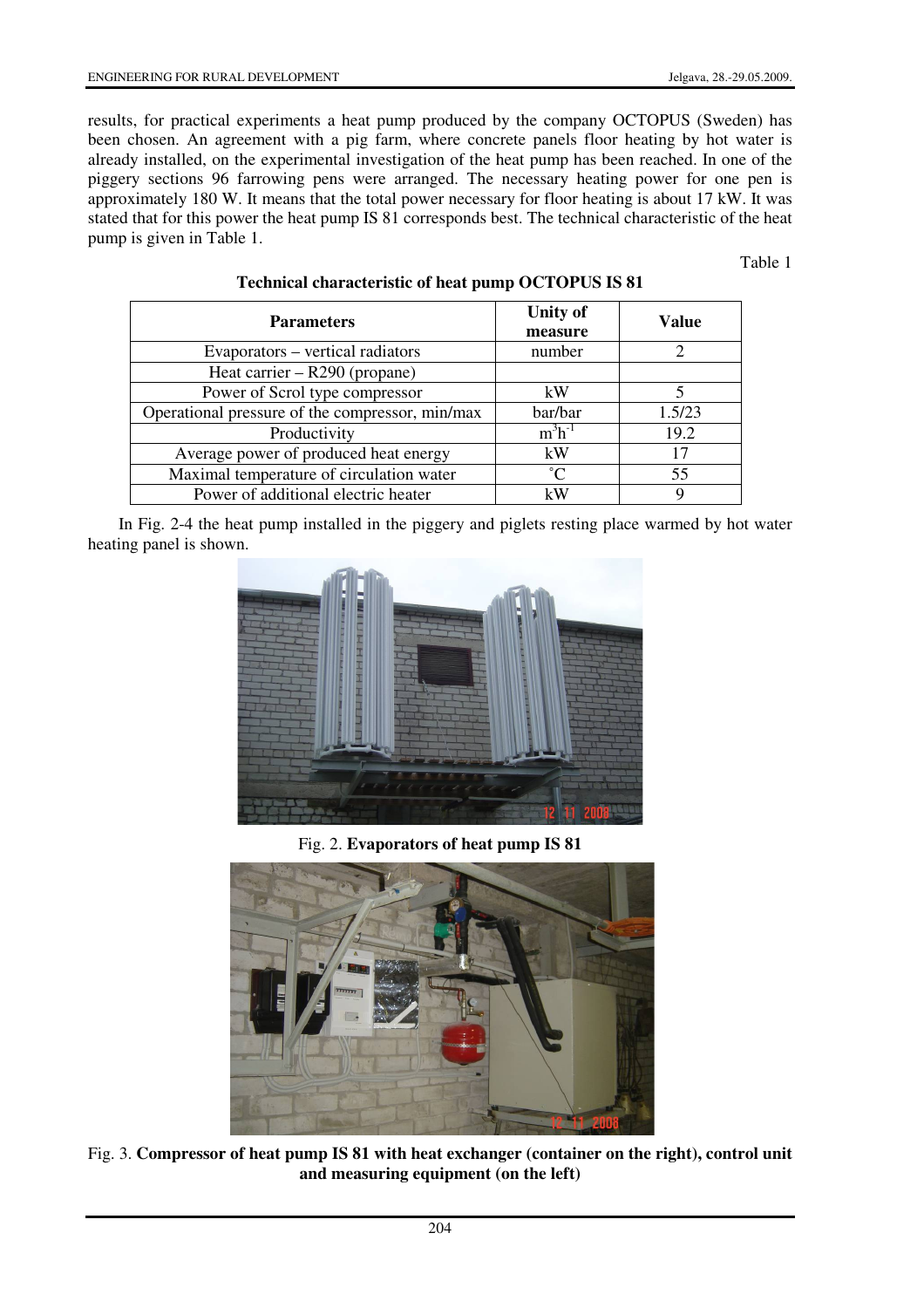

Fig. 4. **Farrow pen with hot water heating plastic panel in new born piglet resting place** 

In November 2008 the first operational data of the heat pump IS 81 were obtained. After arrangement and adjustment the heat pump was working from 10 to 26 November 2008, completely insuring new born piglets resting place with floor panel heating. The concrete panel surface temperature within the limits of 34-36 ˚C has been maintained. The experimental results obtained during this period of time are presented graphically in Fig. 5.



Fig. 5. **Results of heat pump experimental investigation on 10-26 November 2008:** *N* – power consumed;  $Qc$  – consumed heat power;  $Qc \tilde{N}$ <sup>1</sup> – ratio of power;  $T_0$  – outside air temperature

Conditionally it is possible to divide the period of experimentation in two parts: the first one, when the outside air temperature was above  $+4$  °C, and another, when the outside air temperature was about  $0^{\circ}$ C. The experimental results are different, and presented in Table 2. The position of evaporators during the experiment can be seen in Fig. 6.

Table 2

| Results of heat pump experimental investigation in different periods<br>depending on outside air temperature |                    |                 |                 |       |           |
|--------------------------------------------------------------------------------------------------------------|--------------------|-----------------|-----------------|-------|-----------|
|                                                                                                              | <b>Outside air</b> | <b>Power</b> of | <b>Power</b> of | Ratio | $\Lambda$ |

| <b>Period</b> | <b>Number</b><br>of days | Outside air<br>temperature, | Power of<br>compressor,<br>kW | Power of<br>obtained<br>heat, kW | <b>Ratio</b><br>of<br>power | <b>Additional</b><br>power*,<br>kWh |
|---------------|--------------------------|-----------------------------|-------------------------------|----------------------------------|-----------------------------|-------------------------------------|
|               |                          | $+12$                       | 4.4                           | 14.0                             |                             |                                     |
|               |                          | . -2                        |                               | 12.3                             | 2.4                         | 12.0                                |

\*Additional electric energy consumed in order to reach the necessary temperature in both periods.